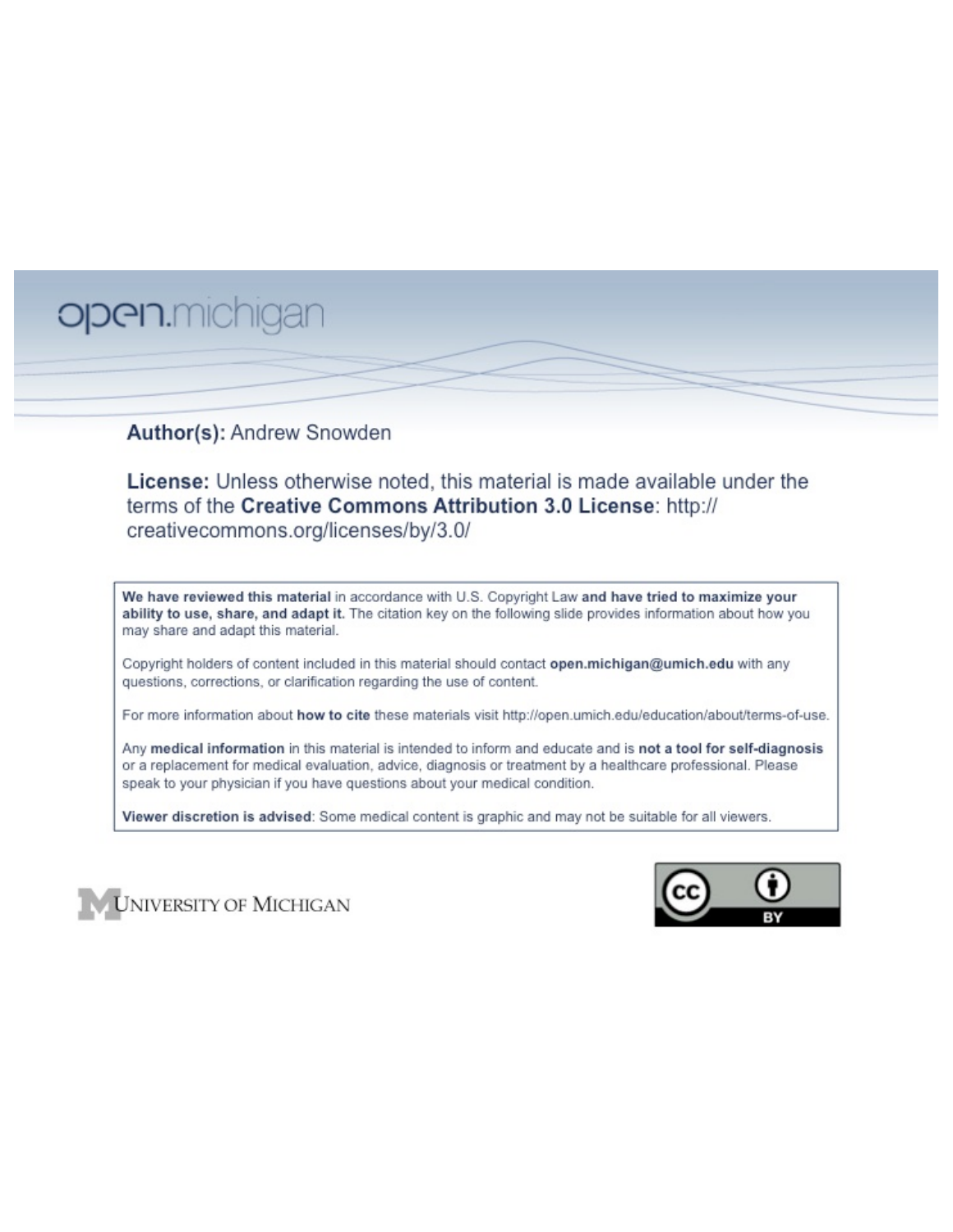## **Attribution Key**

for more information see: http://open.umich.edu/wiki/AttributionPolicy

## Use + Share + Adapt

{ Content the copyright holder, author, or law permits you to use, share and adapt. }

| @ PD-GOV                  | <b>Public Domain - Government:</b> Works that are produced by the U.S. Government. (17 USC § 105) |
|---------------------------|---------------------------------------------------------------------------------------------------|
| @ PD-EXP                  | Public Domain - Expired: Works that are no longer protected due to an expired copyright term.     |
| @ PO-SELF                 | Public Domain - Self Dedicated: Works that a copyright holder has dedicated to the public domain. |
| $(c2)$ 21110              | <b>Creative Commons - Zero Waiver</b>                                                             |
| $\left($ ce) $\right)$ my | <b>Creative Commons - Attribution License</b>                                                     |
| <b>CO</b> ITY-SA          | <b>Creative Commons - Attribution Share Alike License</b>                                         |
| <b>CO</b> BY-NC           | <b>Creative Commons - Attribution Noncommercial License</b>                                       |
| <b>CO</b> BY-NC-SA        | Creative Commons - Attribution Noncommercial Share Alike License                                  |
| GNU-FOL                   | <b>GNU - Free Documentation License</b>                                                           |

## **Make Your Own Assessment**

{ Content Open. Michigan believes can be used, shared, and adapted because it is ineligible for copyright. }

Public Domain - Ineligible: Works that are ineligible for copyright protection in the U.S. (17 USC § 102(b)) \*laws in your jurisdiction may differ

{ Content Open. Michigan has used under a Fair Use determination. }

**O** FAIR USE Fair Use: Use of works that is determined to be Fair consistent with the U.S. Copyright Act. (17 USC § 107) \*laws in your jurisdiction may differ

> Our determination DOES NOT mean that all uses of this 3rd-party content are Fair Uses and we DO NOT guarantee that your use of the content is Fair.

To use this content you should do your own independent analysis to determine whether or not your use will be Fair.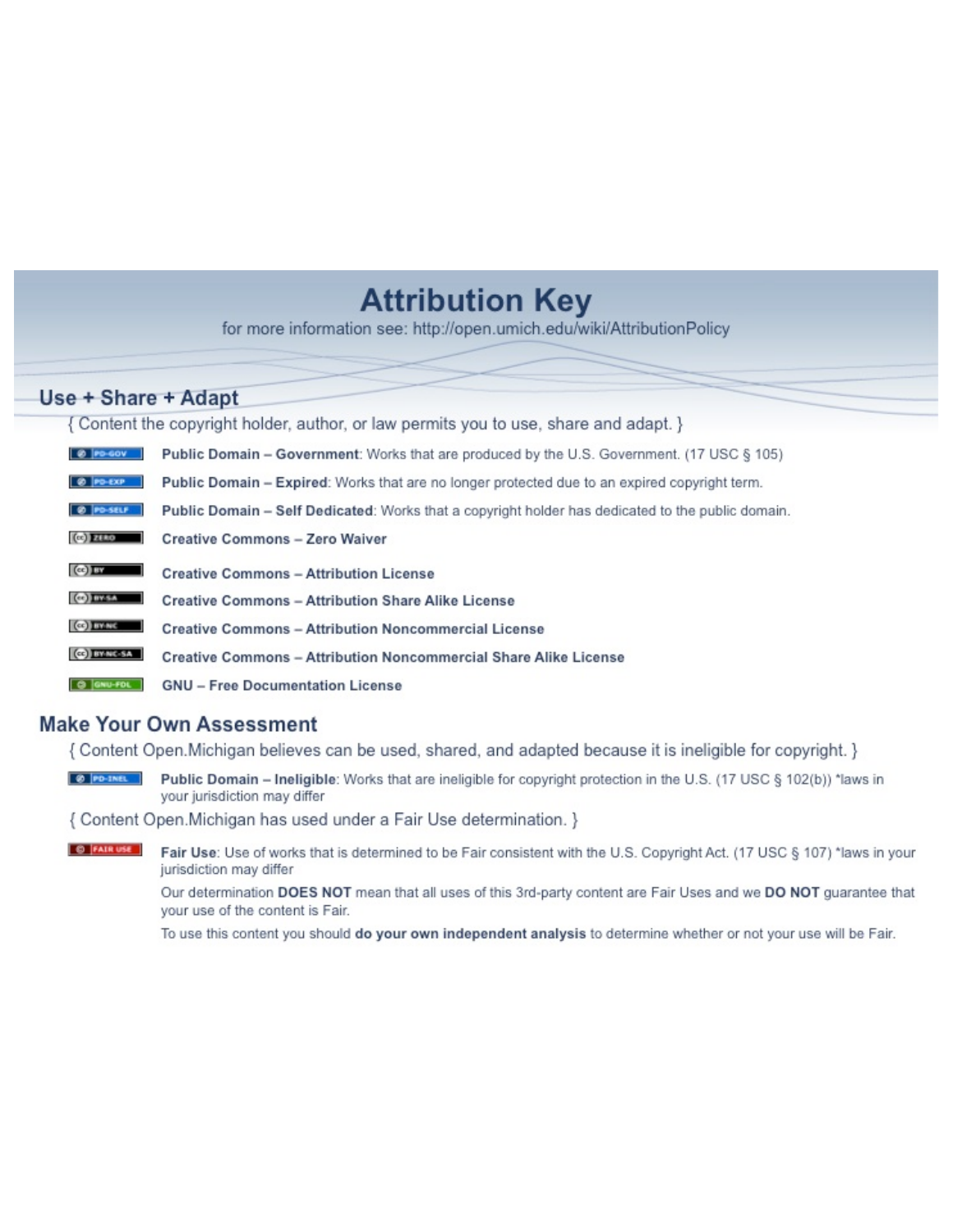## Lecture 3: Abelian varieties (analytic theory)

This lecture covers two disjoint topics. First, I go over the theory of elliptic curves over finite fields (point counting and the notions of ordinary and supersingular). Then I talk about the abelian varieties over the complex numbers from the analytic point of view.

## 1 Elliptic curves over finite fields

A good reference for this section is Chapter V of Silvermans "The arithmetic of elliptic curves" (MR0817210).

#### 1.1 Point counting

Let *E* be an elliptic curve over the finite field  $\mathbf{F}_q$ . Then  $E^{(q)} = E$ , and so the Frobenius map  $F_q$ maps *E* to itself. A point *x* of  $E(\overline{\mathbf{F}}_q)$  belongs to  $E(\mathbf{F}_q)$  if and only if it is fixed by  $F_q$  (since this is equivalent to it being Galois invariant). Thus  $E(\mathbf{F}_q)$  is the set of  $\overline{\mathbf{F}}_q$ -points of the kernel of the endomorphism  $1 - F_q$ . This endomorphism is separable: indeed, if  $\omega$  is a differential on *E* then  $F_q^*(\omega) = 0$ , and so  $(1 - F_q)^*\omega = \omega$  is non-zero. We have thus proved the following proposition:

Proposition 1.  $\#E(\mathbf{F}_q) = \deg(1 - F_q)$ .

Recall that we have defined a positive definite bilinear pairing  $\langle, \rangle$  on End(*E*), and that  $\langle f, f \rangle =$ deg(*f*). Appealing to the Cauchy–Schwartz inequality, we find  $\langle 1, -F_q \rangle^2 \leq \deg(q) \deg(F_q) = q$ , and so  $\langle 1, -F_q \rangle \leq \sqrt{q}$ . But, by definition,

$$
2\langle 1, -F_q \rangle = \deg(1 - F_q) - \deg(1) - \deg(F_q),
$$

and so we have the following theorem

**Theorem 2** (Hasse bound).  $|#E(\mathbf{F}_q) - q - 1| \leq 2\sqrt{q}$ .

In other words, we can write  $\#E(\mathbf{F}_q)$  as  $q+1-a$ , where *a* is an error term of size at most  $2\sqrt{q}$ . We have  $a = \langle 1, F_q \rangle$  by the above. We also have the following interpretation of *a*:

**Proposition 3.** We have  $a = \text{tr}(F_q | T_\ell E)$ .

*Proof.* This is formal: if *A* is any  $2 \times 2$  matrix, then

$$
tr(A) = 1 + det(A) - det(1 - A).
$$

Applying this to the matrix of  $F_q$  on  $T_\ell E$ , the result follows.

A Weil number (with respect to *q*) of weight *w* is an algebraic number with the property that any complex embedding of it has absolute value  $q^{w/2}$ .

**Theorem 4** (Riemann hypothesis). *The eigenvalues of*  $F_q$  *on*  $T_\ell E$  *are Weil numbers of weight 1.* 

*Proof.* The characteristic polynomial of  $F_q$  on  $T_{\ell}E$  is  $T^2 - aT + q$ . The eigenvalues are the roots of this polynomial, i.e.,  $(a \pm \sqrt{a^2 - 4q})/2$ . The Hasse bound shows that  $a^2 - 4q \leq 0$ , and so the absolute value of this algebraic number (or its complex conjugate) is  $\sqrt{q}$ . This completes the proof. П

 $\Box$ 

These are notes for Math 679, taught in the Fall 2013 semester at the University of Michigan by Andrew Snowden.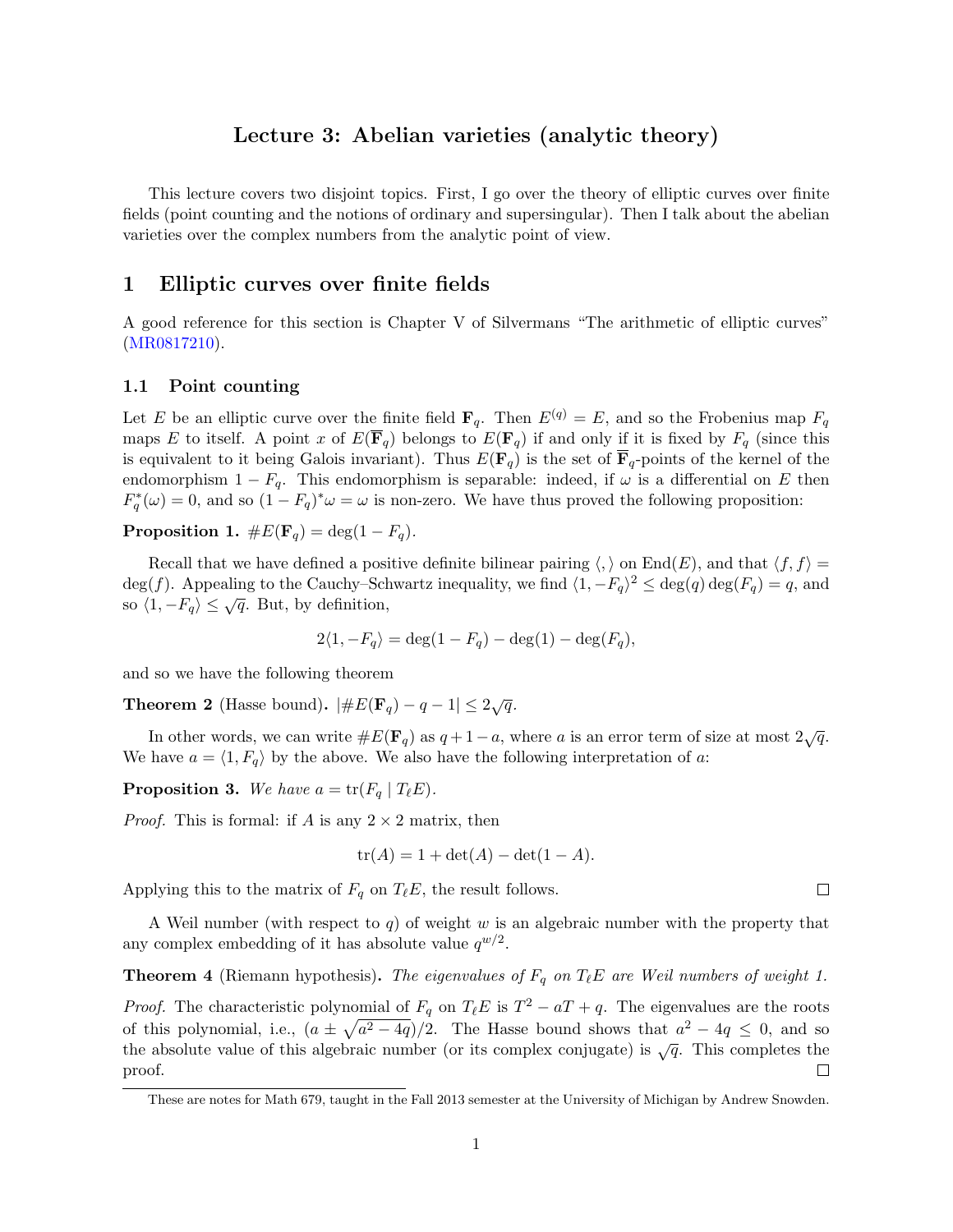The zeta function of a variety  $X/\mathbf{F}_q$  is defined by

$$
Z_X(T) = \exp\left(\sum_{r=1}^{\infty} \#X(\mathbf{F}_q)\frac{T^r}{r}\right)
$$

*.*

Theorem 5 (Rationality of the zeta function). *We have*

$$
Z_E(T) = \frac{1 - aT + qT^2}{(1 - T)(1 - qT)}.
$$

*Proof.* The above results show that

#*E*(F*q<sup>r</sup>* ) = *<sup>q</sup><sup>r</sup>* + 1 tr(*Fq<sup>r</sup> <sup>|</sup> <sup>T</sup>*`*E*)*.*

Let  $\alpha$  and  $\beta$  be the eigenvalues of  $F_q$  on  $T_\ell E$ . Since  $F_{q^r}$  is just  $F_q^r$ , the eigenvalues of  $F_{q^r}$  on  $T_\ell(E)$ are  $\alpha^r$  and  $\beta^r$ . We thus see that

#*E*(F*q<sup>r</sup>* ) = *<sup>q</sup><sup>r</sup>* + 1 ↵*<sup>r</sup> r.*

We now have

$$
\sum_{r=1}^{\infty} \# E(\mathbf{F}_{q^r}) \frac{Tr}{r} = -\log(1-T) - \log(1-qT) + \log(1-\alpha T) + \log(1-\beta T),
$$

and so

$$
Z_E(T) = \frac{(1 - \alpha T)(1 - \beta T)}{(1 - T)(1 - qT)},
$$

from which the result easily follows.

**Corollary 6.** # $E(\mathbf{F}_{q^r})$  *is determined, for any r, from #* $E(\mathbf{F}_{q})$ *.* 

Suppose that  $f: E_1 \to E_2$  is an isogeny. Then *f* induces a map  $T_{\ell}(E_1) \to T_{\ell}(E_2)$  which commutes with Frobenius. Since the kernel of *f* is finite, the map it induces on Tate modules has finite index image; in particular, it induces an isomorphism after tensoring with  $\mathbf{Q}_{\ell}$ . It follows that the eigenvalues of Frobenius on the two Tate modules agree, and so:

**Theorem 7.** If  $E_1$  and  $E_2$  are isogenous then  $\#E_1(\mathbf{F}_q) = \#E_2(\mathbf{F}_q)$ .

In fact, the converse to this theorem is also true, as shown by Tate.

#### 1.2 Ordinary and supersingular curves

Let *E* be an elliptic curve over a field *k* of characteristic *p*. Then the map  $[p]: E \to E$  is not separable and has degree  $p^2$ . It follows that the separable degree of [*p*] is either *p* or 1. In the first case, E is called ordinary, and in the second case, supersingular. The following result follows immediately from the definitions, and earlier results:

**Proposition 8.** If *E* is ordinary then  $E[p](\overline{k}) \cong \mathbf{Z}/p\mathbf{Z}$ . If *E* is supersingular then  $E[p](\overline{k}) = 0$ .

We will revisit the ordinary/supesingular dichotomy after discussing group schemes. For now, we prove just one more result.

**Proposition 9.** *If E is supersingular then*  $j(E) \in \mathbf{F}_{p^2}$ *.* 

 $\Box$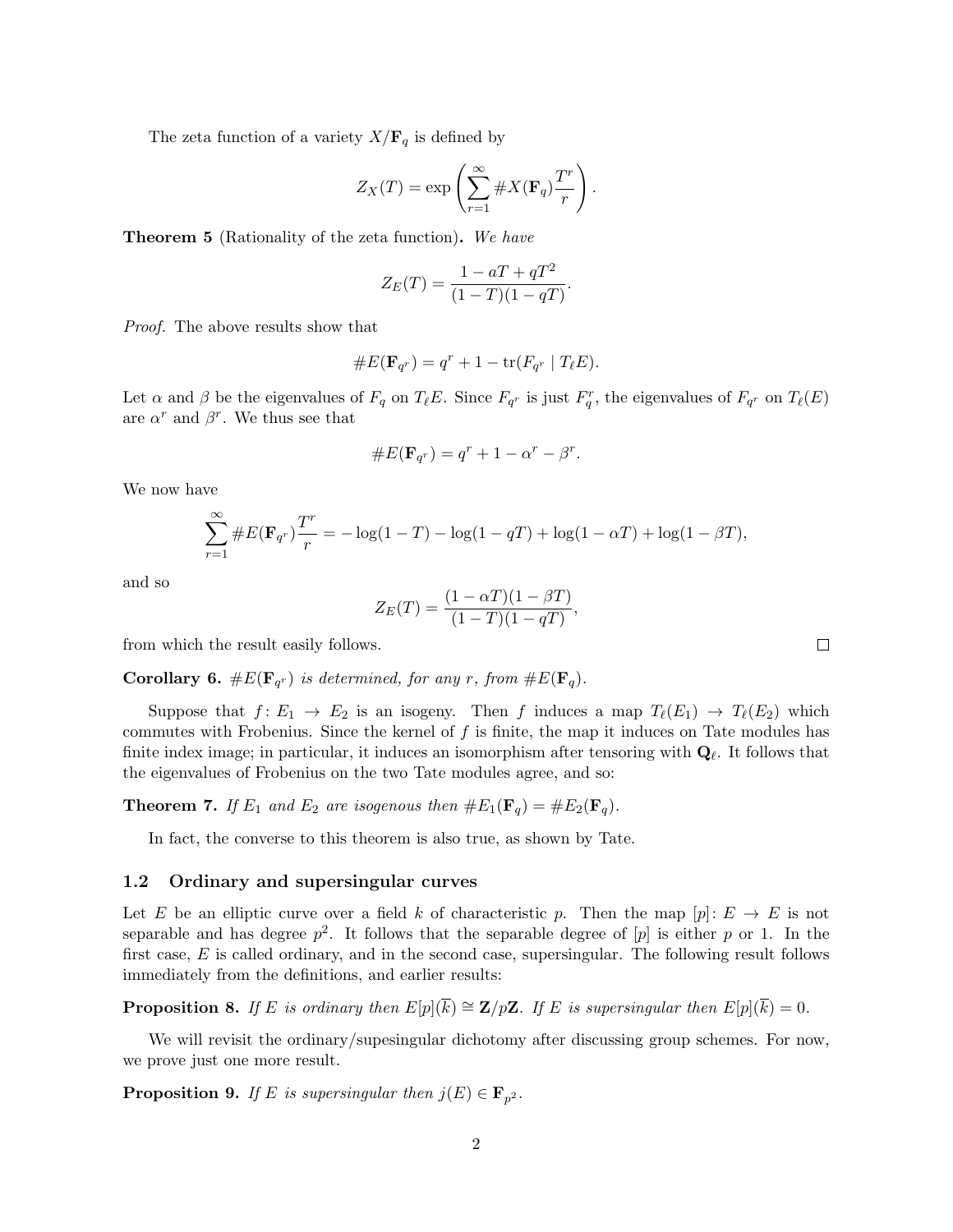*Proof.* Suppose *E* is supersingular. Then [*p*] is completely inseparable, and thus factors as  $E \rightarrow$  $E^{(p^2)} \to E$ , where the first map is the Frobenius  $F_{p^2}$  and the second map is an isomorphism (since it has degree 1). Since  $j(E^{(p^2)})$  is equal to  $F_{p^2}(j(E))$  and *j* is an isomorphism invariant, we see that  $j(E) = F_{p^2}(j(E))$ , from which the result follows. П

Corollary 10. *Assume k algebraically closed. Then there are only finitely many supersingular elliptic curves over k, and they can all be defined over*  $\mathbf{F}_{p^2}$ *.* 

*Proof.* An elliptic curve over an algebraically closed field descends to the field of its *j*-invariant, which gives the final statement. The finiteness statement follows immediately from this.  $\Box$ 

## 2 Abelian varieties

A good reference for this section is the first chapter of Mumford's "Abelian varieties" (MR0282985).

#### 2.1 Definition and relation to elliptic curves

Definition 11. An abelian variety is a complete connected group variety (over some field).  $\Box$ 

Example 12. An elliptic curve is a one-dimensional abelian variety.  $\Box$ 

Proposition 13. *Every one-dimensional abelian variety is an elliptic curve.*

*Proof.* Let *A* be a one-dimensional abelian variety. We must show that *A* has genus 1. Pick a non-zero cotangent vector to *A* at the identity. The group law on *A* allows us to translate this vector uniquely to any other point, and so we can find a nowhere vanishing holomorphic 1-form on *A*. This provides an isomorphism  $\Omega_A^1 \cong \mathcal{O}_A$ , and so  $H^0(A, \Omega_A^1)$  is one-dimensional.  $\Box$ 

For the rest of this lecture we work over the complex numbers.

#### 2.2 Compact complex Lie groups

Let *A* be an abelian variety. Then  $A(C)$  is a connected compact complex Lie group. We begin by investigating such groups. Thus let *X* be such a group. Define *V* to be the tangent space to X at the identity (the Lie algebra). Let  $g = \dim(X)$ . Recall that there is a holomorphic map  $\exp: V \to X$ . We have the following results:

- *X* is commutative. Reason: the map  $Ad: X \to End(V)$  is holomorphic, and therefore constant, since  $X$  is compact and  $End(V)$  is a vector space. Since Ad assumes the value 1, this is the only value it assumes. It follows that  $X$  acts trivially on  $End(V)$ , and so  $V$  is a commutative Lie algebra. The result follows.
- *•* exp is a homomorphism. Reason: this follows from commutativity.
- *•* exp is surjective. Reason: the image of exp contains an open subset of *X*, since exp is a local homeomorphism. The image of exp is also a subgroup of *X*. Thus the image is an open subgroup U. The quotient  $X/U$  is discrete, since U is open, and connected, since X is, and is therefore a point. Thus  $X = U$ .
- $M = \text{ker}(\exp)$  is a lattice in *V*, and thus isomorphic to  $\mathbb{Z}^{2g}$ . Reason: since  $\exp$  is a local homeomorphism, *M* is discrete. Since  $X = V/M$  is compact, *M* is cocompact.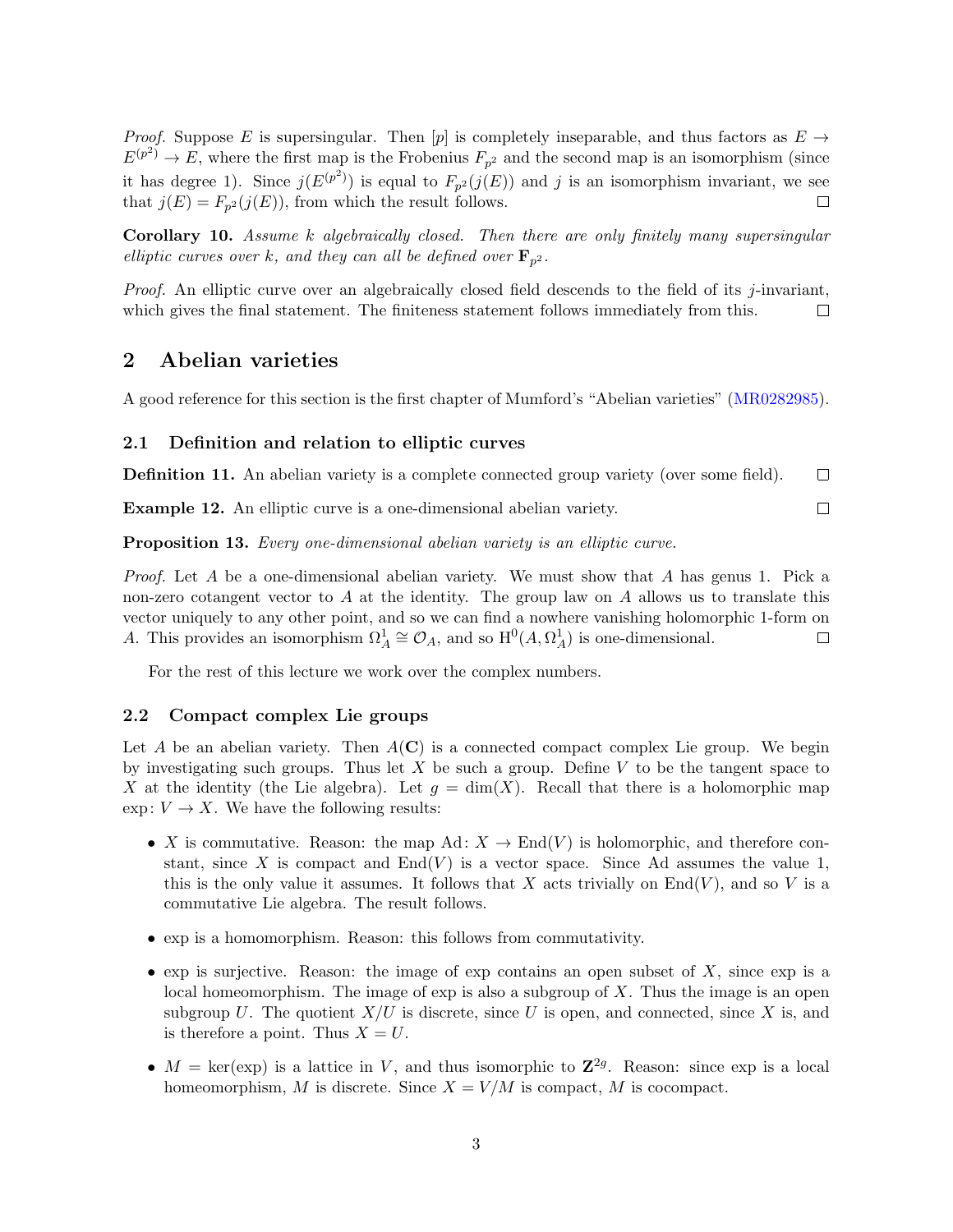- *X* is a torus, i.e., isomorphic to a product of circles. Reason: clear from  $X = V/M$ .
- The *n*-torsion  $X[n]$  is isomorphic to  $(Z/nZ)^{2g}$ . Reason:  $X[n]$  is isomorphic to  $\frac{1}{n}M/M$  by the exponential map.
- $H^{i}(X, \mathbf{Z})$  is naturally isomorphic to  $Hom(\bigwedge^{i}(M), \mathbf{Z})$ . Reason: a simple application of the Künneth formula shows that if  $T$  is any torus then cup product induces an isomorphism  $\bigwedge^i (\mathrm{H}^1(T, \mathbf{Z})) \to \mathrm{H}^i(T, \mathbf{Z})$ . For our torus X, we have  $\mathrm{H}_1(X, \mathbf{Z}) = M$ , and the result follows.

#### 2.3 Line bundles on complex tori

Let  $X = V/M$ , as above. Define Pic(X) (the Picard group of X) to be the set of isomorphism classes of line bundles on *X*. This is a group under tensor product. Define Pic<sup>0</sup>(*X*) to be the subgroup consisting of those bundles which are topologically trivial, and define  $NS(X)$  (the Néron– Severi group) to be the quotient  $Pic(X)/Pic^0(X)$ . We are now going to describe how to compute these groups in terms of *V* and *M*.

A Riemann form on *V* (with respect to *M*) is a Hermitian form *H* such that  $E = \text{Im } H$  takes integer values when restricted to *M*. (Note: some people include positive definite in their definition of Riemann form; we do not.) Let  $R$  be the set of Riemann forms, which forms a group under addition. Let P be the set of pairs  $(H, \alpha)$ , where  $H \in \mathcal{R}$  and  $\alpha: M \to U(1)$  is a function satisfying  $\alpha(x+y) = e^{i\pi E(x,y)} \alpha(x) \alpha(y)$ . (Here  $U(1)$  is the set of complex numbers of absolute value 1.) We give  $P$  the structure of a group by  $(H_1, \alpha_1)(H_2, \alpha_2) = (H_1 + H_2, \alpha_1\alpha_2)$ . Let  $P^0$  be the group of homomorphisms  $M \to U(1)$ , regarded as the subgroup of  $P$  with  $H = 0$ .

**Theorem 14** (Appell–Humbert). We have an isomorphism  $Pic(X) \cong \mathcal{P}$ , which induces isomor*phisms*  $Pic^{0}(X) \cong \mathcal{P}^{0}$  *and*  $NS(X) \cong \mathcal{R}$ *.* 

Some remarks on the theorem:

- Let  $\pi: V \to X$  be the quotient map. If *L* is a line bundle on X then  $\pi^*(L)$  is the trivial line bundle on *V*, since all line bundles on *V* are trivial. Furthermore,  $\pi^*(L)$  is *M*-equivariant, and *L* can be recovered as the quotient of  $\pi^*(L)$  by *M*. Thus to prove the theorem, it suffices to understand the *M*-equivariant structures on the trivial line bundle over *V* .
- Let  $(H, \alpha) \in \mathcal{P}$ . Define an action of *M* on  $V \times C$  by

$$
\lambda \cdot (v, z) = (v + \lambda, \alpha(\lambda) e^{\pi H(v, \lambda) + \pi H(\lambda, \lambda)/2} z).
$$

This gives the trivial bundle on *V* an *M*-equivariance. We let  $L(H, \alpha)$  be the quotient, a line bundle on X. The isomorphism  $\mathcal{P} \to \text{Pic}(X)$  is  $(H, \alpha) \mapsto L(H, \alpha)$ . The main content of the theorem is to show that the equivariances we just constructed are all of them.

- *•* Remark. There is a bijection between Hermitian forms *H* on *V* and alternating real forms *E* satisfying  $E(ix, iy) = E(x, y)$ . The correspondence takes *H* to  $E = \text{Im } H$ , and *E* to  $H(x, y) = E(ix, y) + iE(x, y)$ . Thus a Riemann form *H* is determined by the associated alternating pairing on *M*.
- Let  $(H, \alpha) \in \mathcal{P}$ , and let  $E = \text{Im } H$ . Then *E* defines an element of  $\text{Hom}(\bigwedge^2(M), \mathbf{Z})$ . But we have previously identified this group with  $H^2(X, Z)$ . In fact, *E*, regarded as an element of  $H^2$ , is the Chern class  $c_1(L(H,\alpha))$ . We thus see that  $L(H,\alpha)$  is topologically trivial if and only if  $E = 0$ , which is the same as  $H = 0$ . This gives the isomorphic  $Pic^{0}(X) \cong \mathcal{P}^{0}$ .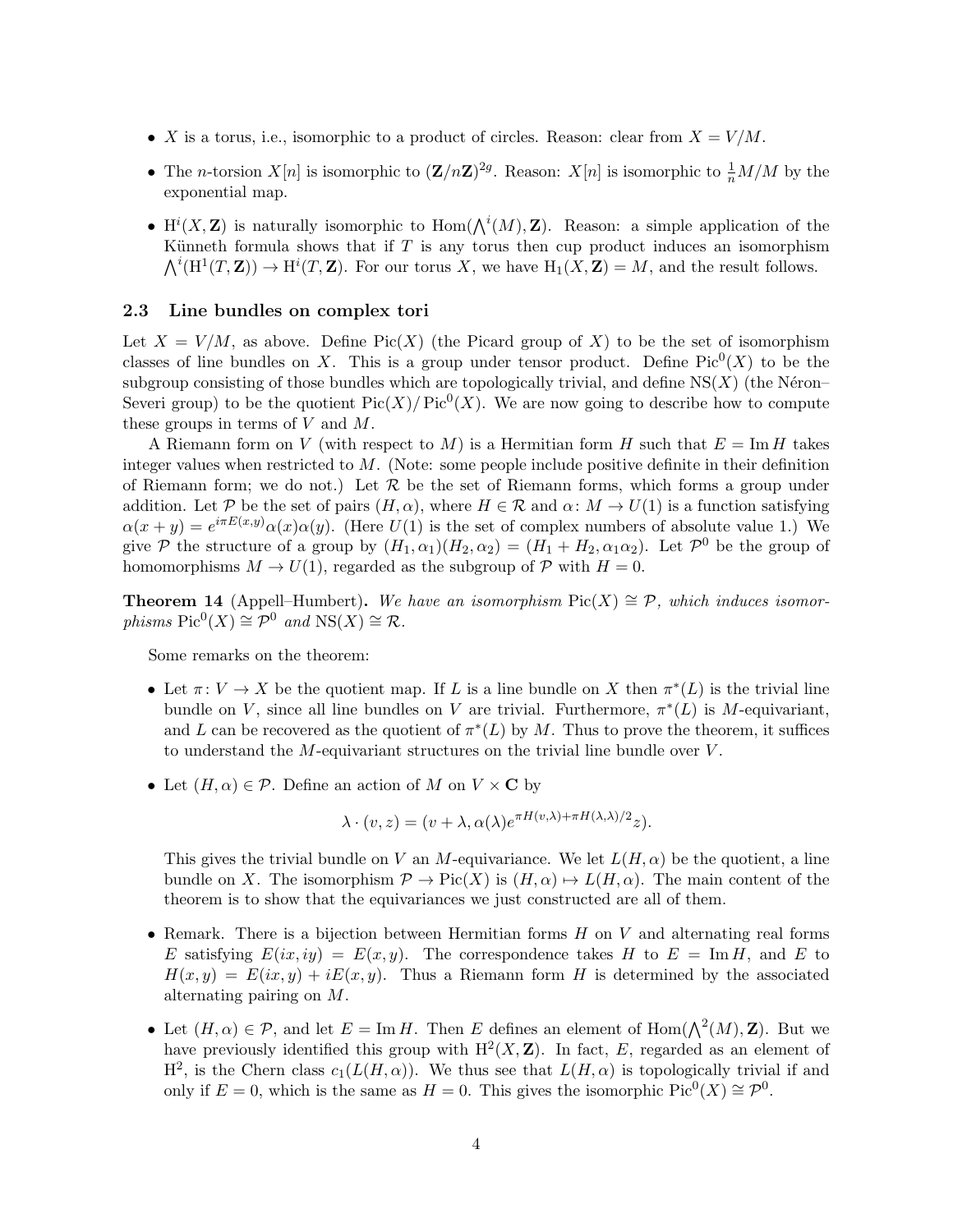Let  $x \in X$  and let  $t_x: X \to X$  be the translation-by-*x* map, i.e.,  $t_x(y) = x + y$ . Given a line bundle *L* on *X*, we get a new line bundle  $t^*_x(L)$  on *X*. We thus get an action of *X* on Pic(*X*), with x acting by  $t_x^*$ . The following proposition describes this action in terms of the Appell–Humbert theorem.

**Proposition 15.** We have an isomorphism  $t_x^*L(H, \alpha) \cong L(H, \alpha \cdot e^{2\pi i E(x, -)}).$ 

A few remarks:

- First, we note that  $\lambda \mapsto e^{2\pi i E(x,\lambda)}$  makes sense as a function on *M*, since *E* takes integral values on *M*.
- The line bundle  $L(H, \alpha)$  is translation invariant (i.e., isomorphic to its pullbacks by  $t_x^*$ ) if and only if  $H = 0$ . Indeed, it is clear that if  $H = 0$  then  $L(H, \alpha)$  is translation invariant. Conversely, if  $L(H, \alpha)$  is translation invariant then  $e^{2\pi i E(x,\lambda)} = 1$  for all  $x \in V$  and all  $\lambda \in M$ , from which it easily follows that  $E = 0$ , and so  $H = 0$  as well. We can therefore characterize  $Pic<sup>0</sup>(X)$  as the group of translation invariant line bundles on X.
- Let *L* be a line bundle on *X*. Then  $x \mapsto t_x^*(L) \otimes L^*$  defines a group homomorphism  $\phi_L: X \to$ Pic<sup>0</sup>(*X*). Indeed, taking  $L = L(H, \alpha)$ , we see that  $t_x^*(L) \otimes L^*$  is equal to  $L(0, e^{2\pi i E(x, -)})$ . It follows that, in fact,  $\phi_L$  depends only on  $c_1(L)$ .

#### 2.4 Sections of line bundles

A  $\theta$ -function on *V* with respect to  $(H, \alpha) \in \mathcal{P}$  is a holomorphic function  $\theta: V \to \mathbf{C}$  satisfying the functional equation

$$
\theta(v+\lambda) = \alpha(\lambda)e^{\pi H(v,\lambda) + \pi H(\lambda,\lambda)/2}.
$$

Given a section *s* of  $L(H, \alpha)$  over *X*, we obtain a section  $\pi^*(s)$  of  $\pi^*(L(H, \alpha))$  over *V*. Identifying  $\pi^*(L(H,\alpha))$  with the trivial bundle,  $\pi^*(s)$  becomes a function on *V*, and the equivariance condition is exactly the above functional equation. We therefore find:

**Proposition 16.** The space  $\Gamma(X, L(H, \alpha))$  is canonically identified with the space of  $\theta$ -functions *for*  $(H, \alpha)$ *.* 

Suppose that *H* is degenerate, and let  $V_0$  be its kernel (i.e.,  $x \in V_0$  if  $H(x, -) = 0$ ). Then  $V_0$ is also the kernel of *E*, and since *E* takes integral values on *M*, it follows that  $M_0 = V_0 \cap M$  is a lattice in  $V_0$ . Let  $\theta$  be a  $\theta$ -function, and  $u$  a large element of  $V_0$ . Write  $u = \lambda + \epsilon$  with  $\lambda \in M_0$  and  $\epsilon$  in some fundamental domain. Then for any  $v \in V$  we have

$$
|\theta(v+u)| = |\theta(v+\epsilon)|
$$

since  $H(\lambda, -) = 0$ . It follows that  $u \mapsto \theta(v + u)$  is a bounded holomorphic function on  $V_0$ , and therefore constant. Thus  $\theta$  factors through  $V/V_0$ . In particular,  $L(H, \alpha)$  is not ample.

Now suppose that  $H(w, w) < 0$  for some  $w \in V$ . Let t be a large complex number and write  $tw = \lambda + \epsilon$ , similar to the above. Then

$$
|\theta(v + tw)| = |\theta(v + \epsilon)|e^{\pi \text{Re}(H(v + \epsilon,\lambda)) + \pi H(\lambda,\lambda)/2}.
$$

The quantity  $H(\lambda, \lambda)$  is dominant, and very negative. We thus see that  $|\theta(v+tw)| \to 0$  as  $|t| \to \infty$ , which implies  $\theta(v + tw)$  is 0 as a function of t. Thus  $\theta(v) = 0$  for all v, and so 0 is the only  $\theta$ -function.

We have thus shown that if *H* is not positive definite then  $L(H, \alpha)$  is not ample. The converse holds as well: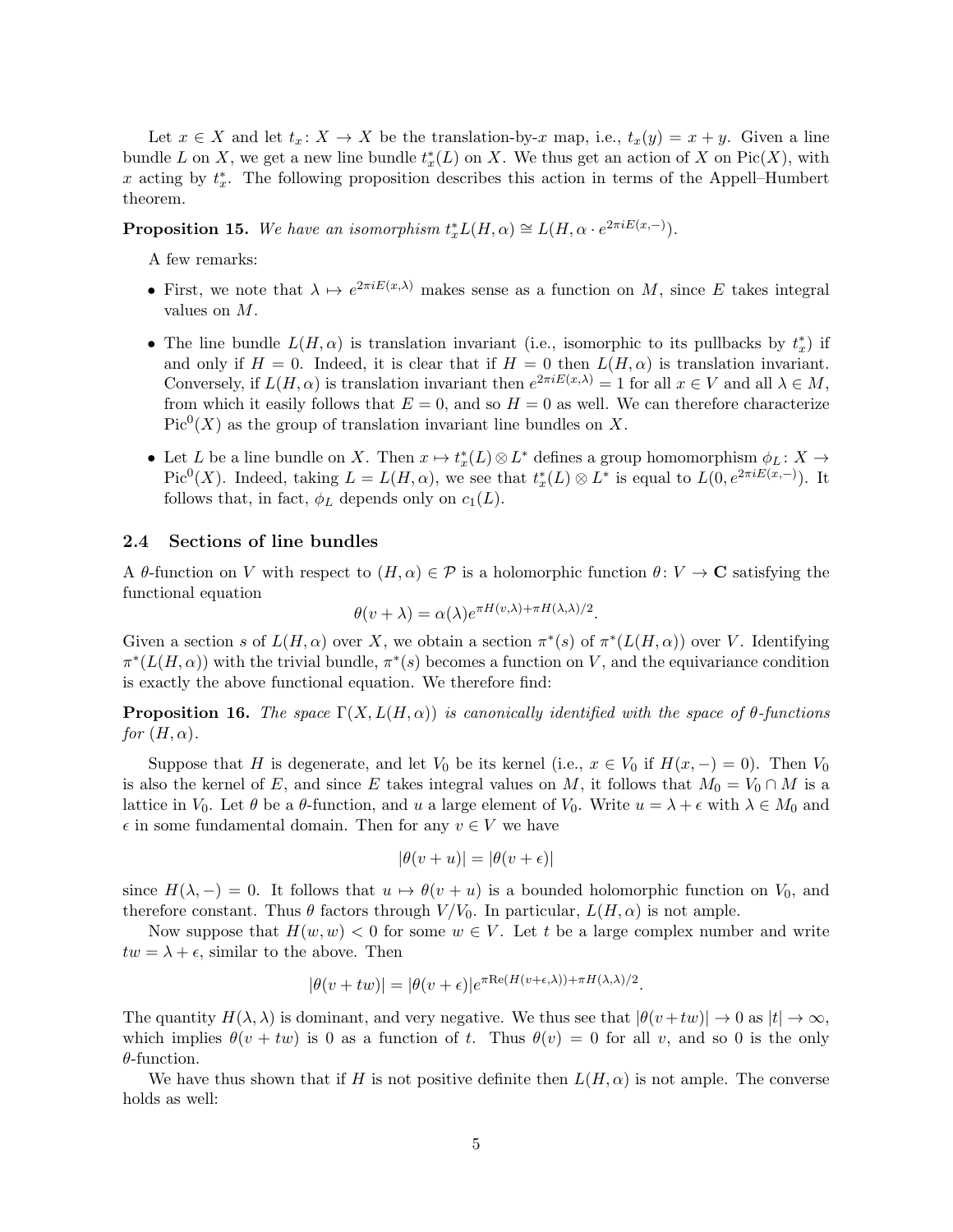**Theorem 17** (Lefschetz). The bundle  $L(H, \alpha)$  is ample if and only if H is positive definite.

Some remarks:

- This theorem shows that *X* is a projective variety is and only if there exists a positive definite Riemann form on *V* .
- *•* In fact, one can show that if *X* is algebraic then it is necessarily projective, and so *X* is algebraic if and only if it has a positive definite Riemann form. One can show that if *H* is positive definite then  $L(H, \alpha)^{\otimes n}$  is very ample for all  $n \geq 3$ .
- Suppose *E* is the elliptic curve given by  $\mathbf{C}/\langle 1, \tau \rangle$ . Then  $H(x, y) = \frac{x\overline{y}}{|\text{Im}(\tau)|}$  is a positive definite Riemann form on C. This recovers the fact that all one-dimensional complex tori are algebraic.
- Most complex tori of higher dimension do not possess even a non-zero Riemann form, and so most are not algebraic.

#### 2.5 Maps of tori

A map of complex tori  $X \to Y$  is a holomorphic group homomorphism. In fact, any holomorphic map taking 0 to 0 is a group homomorphism. W write  $Hom(X, Y)$  for the group of maps. An isogeny is a map of tori which is surjective and has finite kernel. The degree of the isogeny is the cardinality of the kernel.

**Example 18.** Multiplication-by-*n*, denoted [*n*], is an isogeny of degree  $n^{2g}$ .  $\Box$ 

#### 2.6 The dual torus

Let  $X = V/M$  be a complex torus. Let  $\overline{V}^*$  be the vector space of conjugate-linear functions  $V \to \mathbf{C}$ , and let  $M^{\vee} \subset \overline{V}^*$  be the set of such functions *f* for which Im  $f(M) \subset \mathbb{Z}$ . Then  $M^{\vee}$  is a lattice in  $\overline{V}^*$ , and we define  $X^{\vee} = \overline{V}^*/M^{\vee}$ . We call  $X^{\vee}$  the dual torus of *X*. Note that we have a natural isomorphism  $(X^{\vee})^{\vee} = X$ .

Formation of the dual torus is clearly a functor: if  $f: X \to Y$  is a map of tori then there is a natural map  $f^{\vee} : Y^{\vee} \to X^{\vee}$ . If *f* is an isogeny, then so is  $f^{\vee}$ , and they have the same degree. Even better:

**Proposition 19.** If *f* is an isogeny then ker(*f*) and ker( $f^{\vee}$ ) are canonically dual (in the sense of *finite abelian groups).*

*Proof.* Write  $X = V_1/M_1$  and  $Y = V_2/M_2$ , and let  $g: V_1 \rightarrow V_2$  be the linear map inducing. Then  $\ker(f) = g^{-1}(M_2)/M_1$ , while  $\ker(f^{\vee}) = (\overline{g}^*)^{-1}(M_1^{\vee})/M_2^{\vee}$ . If  $x \in \ker(f)$  and  $y \in \ker(f^{\vee})$  then  $\langle g(x), y \rangle$  is a rational number (since  $g(x) \in M_2$  and *y* is in a lattice containing  $M_2^{\vee}$  with finite index), and is well-defined up to integers. We thus have a pairing ker(*f*)  $\times$  ker(*f*<sup> $\vee$ </sup>)  $\to$  **Q/Z** with  $n = \deg(f)$ , which puts the two groups in duality.  $n = \deg(f)$ , which puts the two groups in duality.

Applying this in the case where  $X = Y$  and  $f = [n]$ , we see that  $X[n]$  and  $X^{\vee}[n]$  are in duality. This gives us a canonical pairing  $X[n] \times X^{\vee}[n] \to \mathbf{Z}/n\mathbf{Z} \cong \mu_n$ , which is called the Weil pairing.

**Proposition 20.** We have a natural isomorphism of groups  $X^{\vee} = Pic^0(X)$ .

*Proof.* The map  $\overline{V}^* \to \mathcal{P}^0$  which takes  $f \in \overline{V}^*$  to the map  $\lambda \mapsto e^{2\pi i \operatorname{Im}(f(\lambda))}$  is easily seen to be a surjective homomorphism with kernel  $M^{\vee}$ . It thus descends to an isomorphism  $X^{\vee} \to Pic^0(X)$ .  $\square$